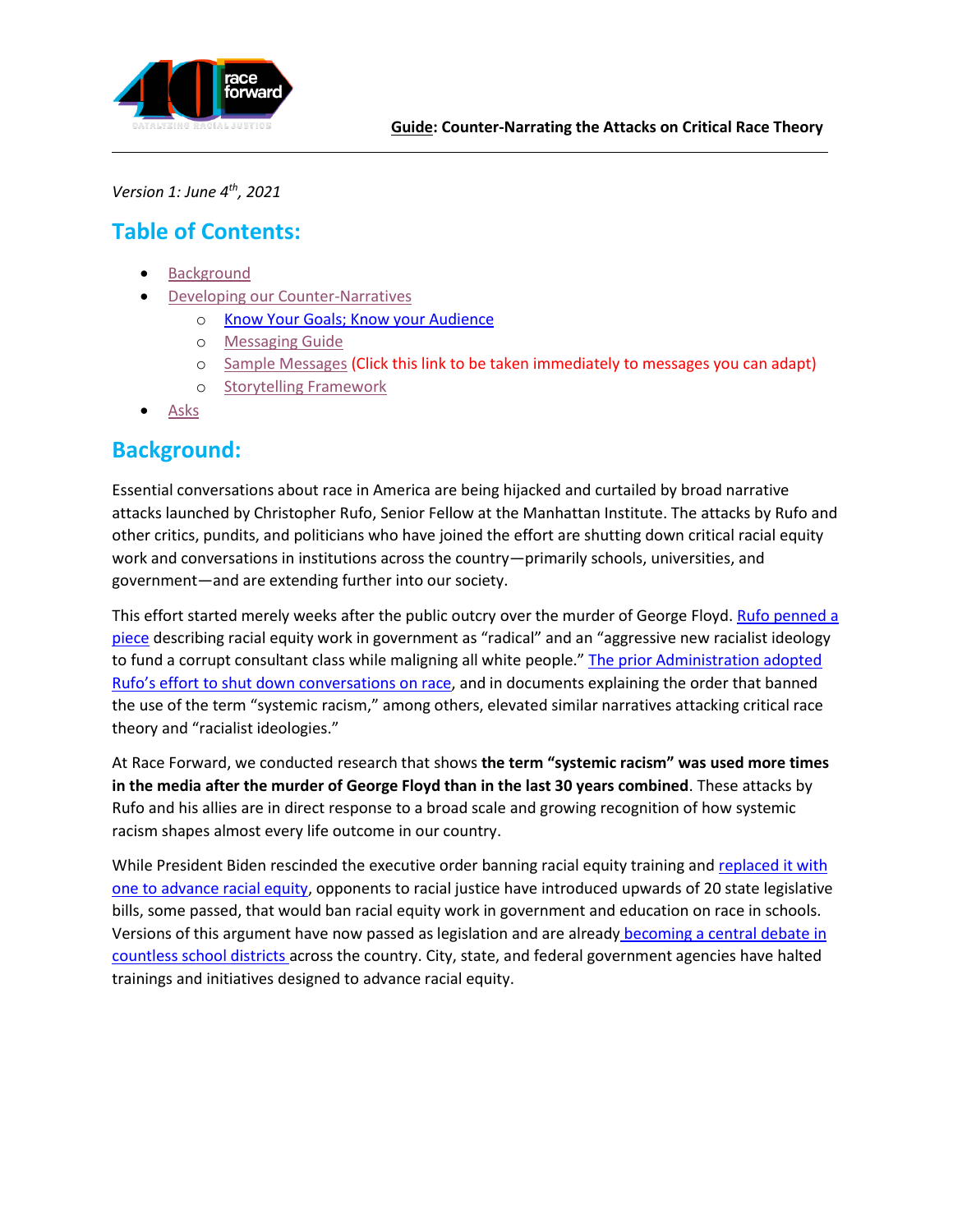

#### **Guide: Counter-Narrating the Attacks on Critical Race Theory**



The bills themselves are all vulnerable to court challenges ([President Trump's Executive Order was](https://www.usatoday.com/story/money/2020/12/23/trump-diversity-training-ban-executive-order-blocked-federal-judge/4033590001/)  [blocked by a federal judge\)](https://www.usatoday.com/story/money/2020/12/23/trump-diversity-training-ban-executive-order-blocked-federal-judge/4033590001/), **but the danger to racial equity is not at the level of policy, but rather narrative.** Using slogans like "Stop Racism. Stop Hate" this Orwellian effort to frame the discussion of racism to be racism against white people is undermining the momentum recently gained by the racial justice movement.

> *This attack on critical race theory is part of a broad, coordinated effort to thwart a multiracial democracy.*

As we have seen multiple times in our country's history, this divisive framing is devastatingly effective. Leading up to and through the triumphs of the Civil Rights Movement, politicians – particularly, but not exclusively, on the right – have consistently framed people of color, particularly Black people, LGBTQ people, and people who are immigrants as the "real culprits" of our country's ills. **This fearmongering and scapegoating is not an end to itself; [it is a means to keep people of all races distracted and divided](https://www.mediamatters.org/diversity-discrimination/fox-news-fearmongering-about-critical-race-theory-all-about-midterm)  so that the wealthy elite and their enablers [retain power and dominance at a time when a multiracial](https://www.mediamatters.org/diversity-discrimination/fox-news-fearmongering-about-critical-race-theory-all-about-midterm)  [majority is emerging in this country.](https://www.mediamatters.org/diversity-discrimination/fox-news-fearmongering-about-critical-race-theory-all-about-midterm)** The timing of the attack on critical race theory is telling; it is both cover and justification for the wave of voter suppression bills making their way through state legislatures across the country. **These attacks on critical race theory are a part of a broad, coordinated effort to thwart a multiracial democracy at a time when the right is consolidating their base in the lead-up to the mid-term elections.**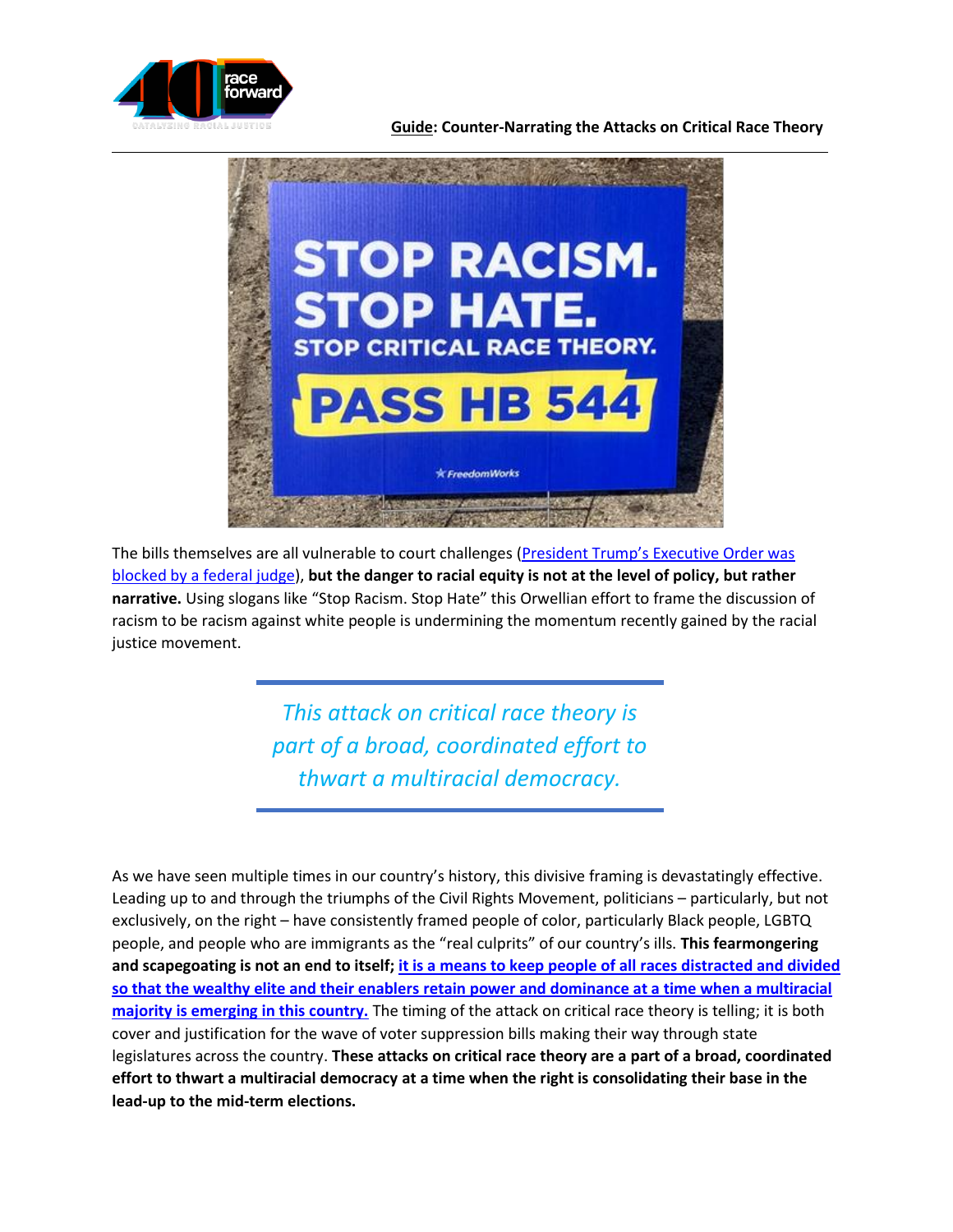

**Guide: Counter-Narrating the Attacks on Critical Race Theory**

It is important to remember that these attacks employ a caricature of critical race theory to distract us from enacting a racially equitable agenda, one that would provide benefits to the vast majority of people in this country, including white people. Instead, they are shrinking the conversation to a debate about critical race theory, a concept most people living in the United States do not fully understand**. Our response cannot be that we abandon or malign the concept; but that we keep the focus on the purpose of these attacks and how having honest and courageous conversations about race – how it shows up in our past and informs our present – is the key to building the promise of a just, multiracial, democratic society.**

**Their goal is for us to stop doing our work of advancing racial equity – whether in the classroom, in the workplace, or in government. We hope this guide will help you counter-narrate these attacks in a way so that you and your partners can continue this critical work.**

# <span id="page-2-0"></span>**Developing our Counter-Narratives:**

The attacks on critical race theory draw on narratives that breed racial resentment. These narratives include:

- Talking about race is inherently "divisive;"
- Racism is solely about "hate in one's heart;" Systemic racism is not real;
- We should be "colorblind" when it comes to solving issues of race;
- Lack of hard work and personal responsibility is the primary driver of racial inequities;
- White people will be "victims" when we talk about race or address systemic racism in any meaningful way (i.e., zero-sum game);

**We know these narratives, while false, are highly effective because all of us have been socialized in a dominant culture that reinforces these narratives**. Counteracting their narrative attack with telling the facts about critical race theory will, therefore, not be as effective as we would want it to be. Remember, their aim is to [brand critical race theory as a catch-](https://twitter.com/IanHaneyLopez/status/1390003599405580299?cn=ZmxleGlibGVfcmVjcw%3D%3D&refsrc=email)all for "radical" and "woke" ideas, and they are subsuming systemic racism and any race-conscious remedies to address systemic racism under that umbrella.

So, what do we do? We fight narrative with narrative. Here is a starter list of narratives that we offer as counters to these attacks:

- We all deserve an honest education about race in this country;
- Systemic racism is real;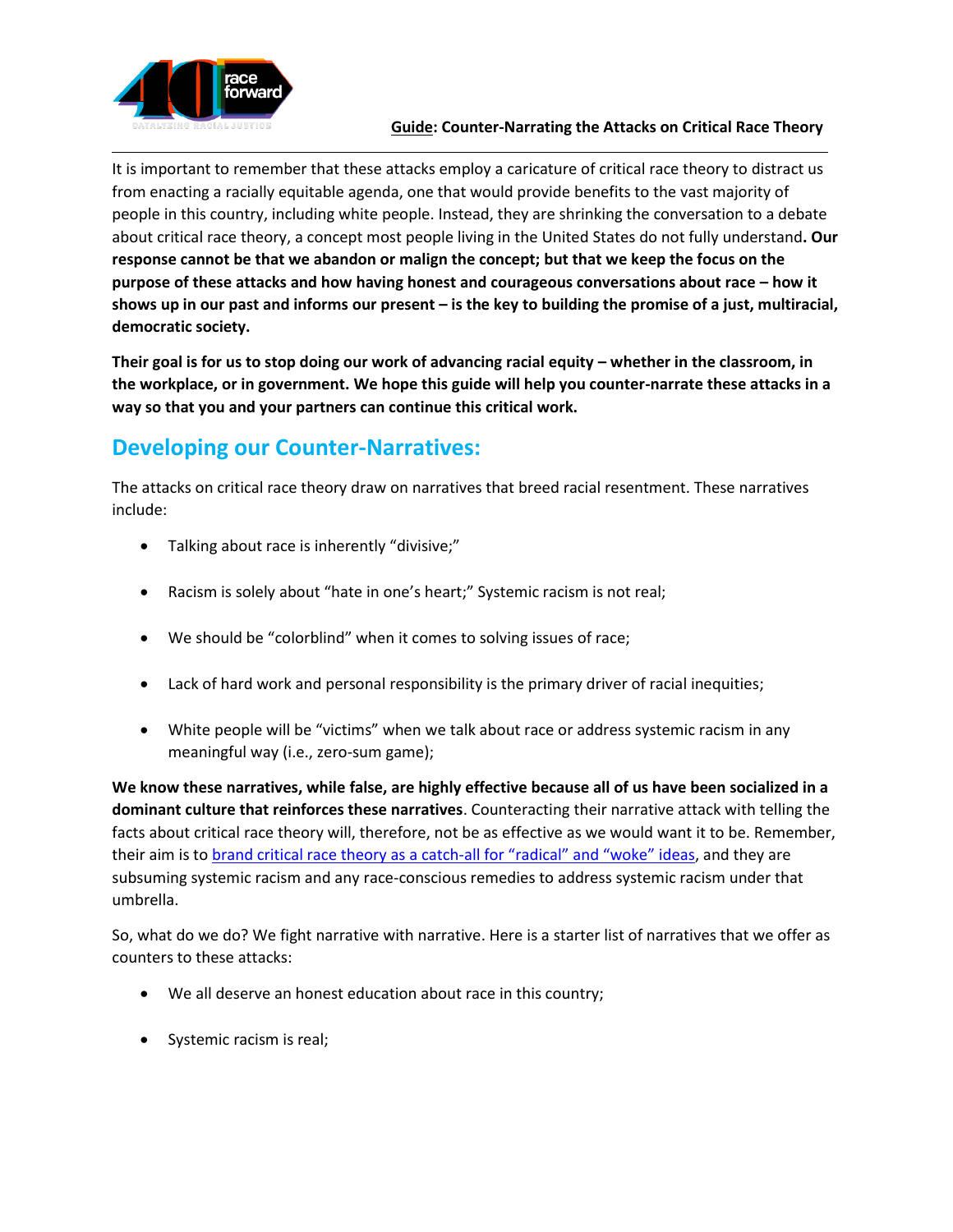

- Learning about the history of race and how it informs our present helps us all become wiser and stronger;
- Politicians are using a caricature of critical race theory to rob us of our history and the knowledge to solve our biggest challenges.
- Addressing the harmful impact of systemic racism will benefit us all;
	- $\circ$  Systemic racism describes how laws and institutions (e.g., schools, hospitals, workplaces, etc.) have discriminated against people of color, whether intentionally or not;
	- $\circ$  Systemic racism explains the differences in opportunities and outcomes across race.
	- o Systemic racism primarily hurts Black people, Indigenous people, Latinx people, and Asian American, and Pacific Islander people; and it also has limited opportunity for the vast majority of white people *(see Heather McGhee's ["The Sum of Us"](https://bookshop.org/books/the-sum-of-us-what-racism-costs-everyone-and-how-we-can-prosper-together/9780525509561) for more stories)*



*Figure A: Conceptual framework fro[m The Narrative Initiative](https://narrativeinitiative.org/resource/toward-new-gravity/)*

<span id="page-3-0"></span>From these narratives, we can use all the tools in our narrative toolbox (se[e Figure A\)](#page-3-0). When our stories and messages align with the narratives we want to elevate, we create impact.

In this guide, we offer messaging and storytelling frameworks to help you lift up these narratives in a way that helps you continue the transformative work you are doing. Remember that stories and messages are just some of the tools we can use to lift up these narratives. We also value the power of arts and culture to challenge the dominant narratives underlying these attacks.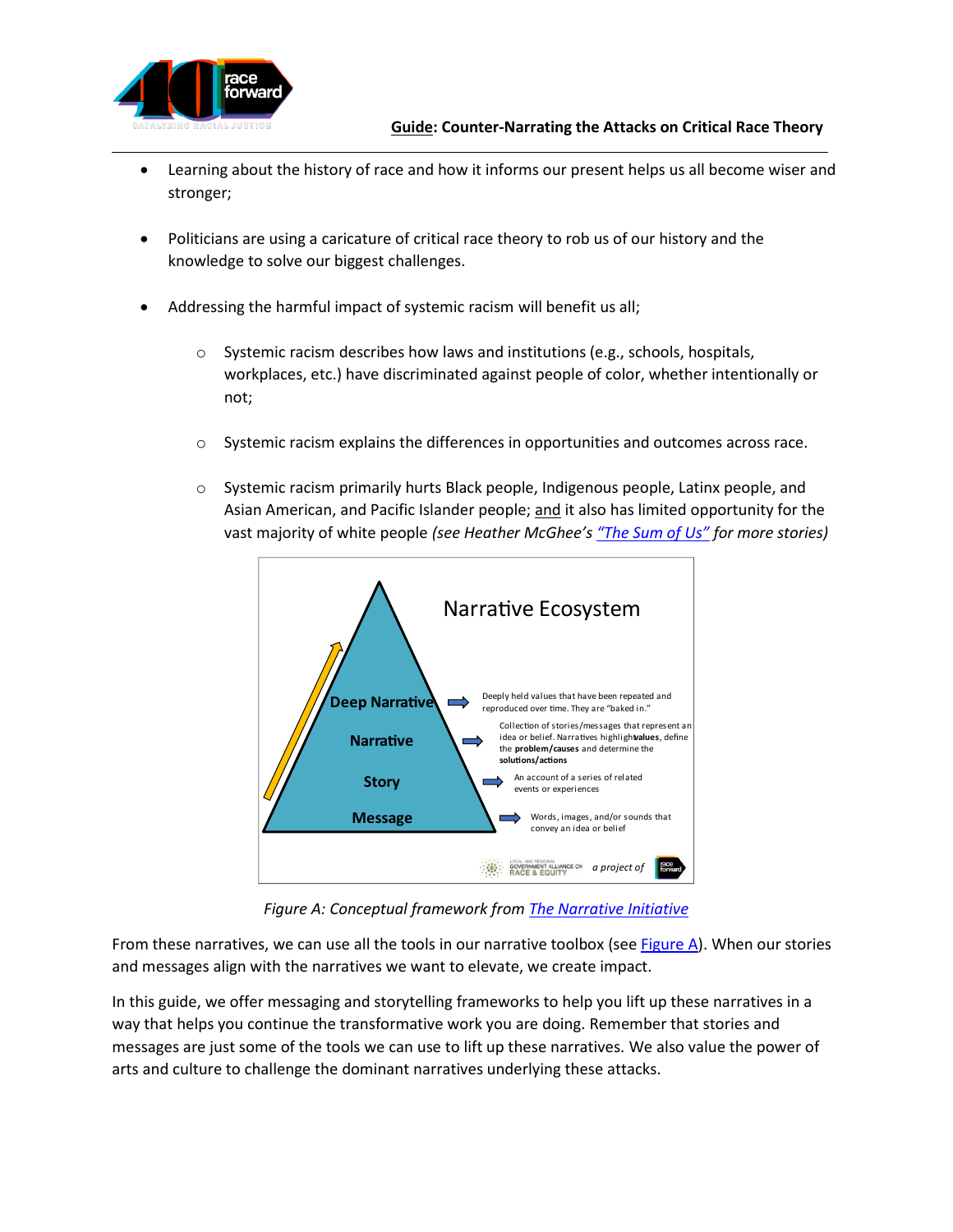

## **Know your Goals; Know your Audience**

Before responding, take a few moments to think about:

- 1) Your goal (Is it to defeat the bill? To continue anti-racist education in your school, workplace, your neighborhood, or in government? To get people to call their state legislators?);
- 2) Who your audience is;
- 3) Who your messengers are (*note: white people, this is your opportunity to speak up!*).

Knowing these things will help you with the content of your messages and stories.

**At the end of the day, you know your audience and what gets them to act and inspire others to act. Use the messaging and storytelling guides below as a jumping off point to develop your own messages and stories that underscore the reality of systemic racism and the imperative of advancing racial equity**.

### <span id="page-4-0"></span>**Messaging Guide**

We use the framework below as a guide to develop and sequence messages.

- **Shared Values:** What is this issue about at the core? Frame the issue on a big idea, one that reflects the beliefs and emotions of your audience.
- **Challenge:** What is the barrier to overcome? Ideally the problem is one that can be understood as a community or public issue.
- **Solution:** Define the solution from your perspective. Your listeners will be inspired if you can tell them that you know what to do. Put your organization and its mission smack in the middle of the solution.
- **Ask:** What is the listener/reader/viewer to do? This can be as simple as learn more, visit our website, etc. or please write/call/visit your elected officials.

### <span id="page-4-1"></span>**Sample Messages:**

#### **Shared Values**

- We solve problems by having honest and courageous conversations about them / We value an honest education about race in this country.
- It may be easier to deny or avoid our challenges, but that is never how we overcome them.
- Every day, more and more people living in this country are beginning to [understand that](https://www.npr.org/2020/06/21/881477657/poll-majority-of-americans-say-racial-discrimination-is-a-big-problem)  [systemic racism is a major problem.](https://www.npr.org/2020/06/21/881477657/poll-majority-of-americans-say-racial-discrimination-is-a-big-problem)
- Learning about systemic racism within our neighborhoods, in our schools, and in our workplaces – is the first step in healing our divisions so that we can solve problems that harm us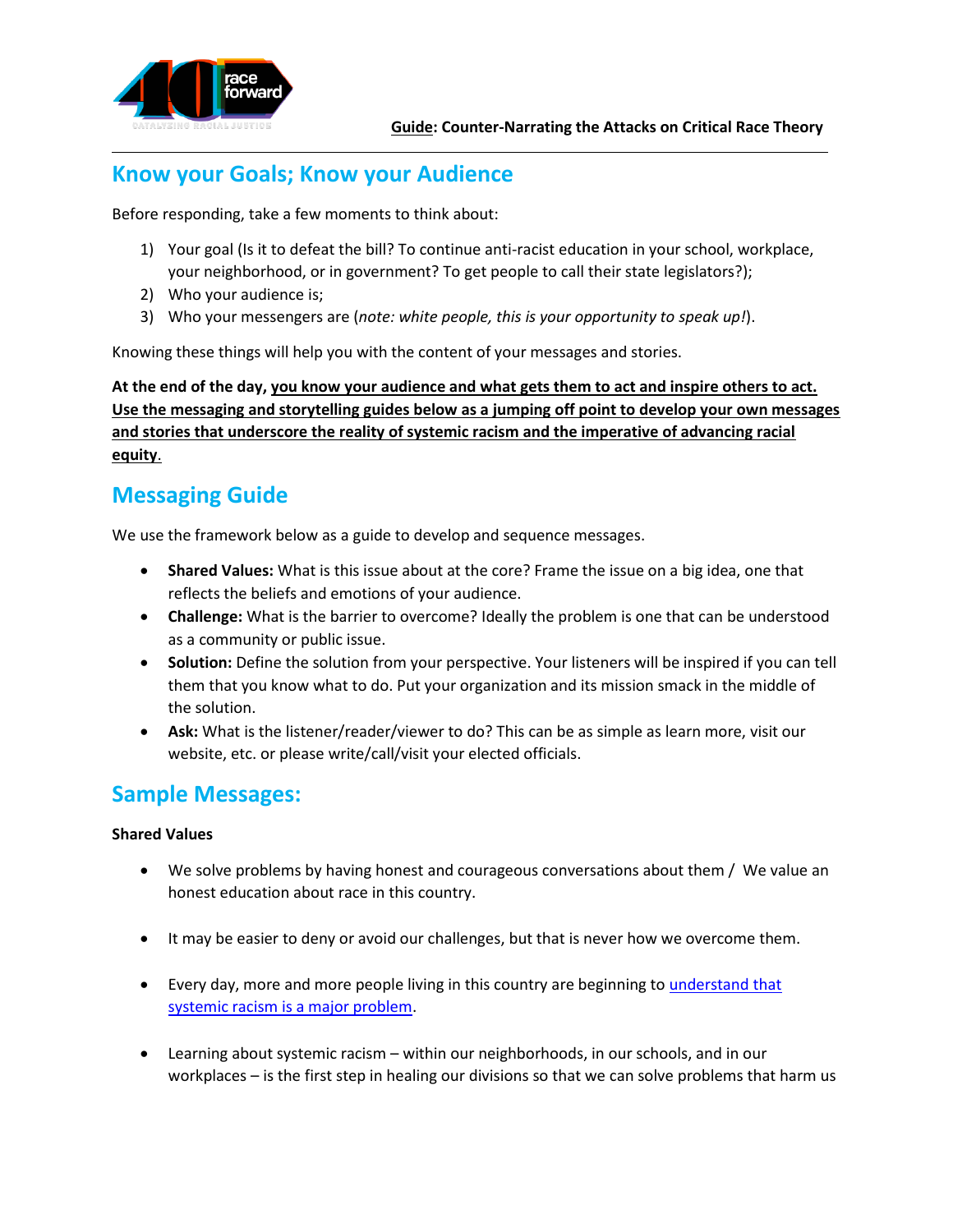

all.

- $\circ$  Systemic racism describes how laws and institutions, whether intentionally or not, work to the detriment of people of color.
- $\circ$  Systemic racism has directly harmed Black people, Indigenous people, Latinx people, and Asian and Pacific Islander people. It has also decreased the quality of life for [everyone,](https://www.kmov.com/news/history-of-fairground-park-pool-drained-swimming-pool-shows-how-racism-harms-others-too/article_e019ad04-fd8a-5165-be44-796893d28f69.html) including people who are white.
- We resist attempts to distort truth and rob us of our history. Learning about the history of race and how it impacts our present helps us all grow stronger, wiser, and more able to solve our current-day problems
- Having honest and courageous conversations about systemic racism helps us achieve the promise of racial equity.
	- $\circ$  We achieve racial equity when a person's race no longer determines the opportunities in their life; because of systemic racism, it often does, to the detriment of us all.
	- $\circ$  Advancing racial equity will [benefit us all,](https://nextcity.org/daily/entry/cost-of-segregation-report-three-steps) strengthening our neighborhoods, our cities, and our states.

#### **Challenges**

- Today, some politicians want to ban the conversations about race we are having in classrooms, workplaces, and in government.
	- $\circ$  State legislatures across the country have either introduced or passed bills to ban these conversations. These bills are a copycat of Trump's Executive Order in 2020 banning "diversity" training in federal government agencies.
- These attacks use a caricature of critical race theory to distract and divide us from addressing real problems in our society. Instead of supporting people after a devastating pandemic, they are wasting time trying to ban conversations about systemic racism – conversations that would actually help us unite to solve our country's biggest challenges.
- The timing of the attack on critical race theory is telling. They are attacking critical race theory as both cover and justification for the wave of voter suppression bills making their way through state legislatures across the country. This attack on critical race theory is part of a broad, coordinated effort to thwart a multiracial democracy.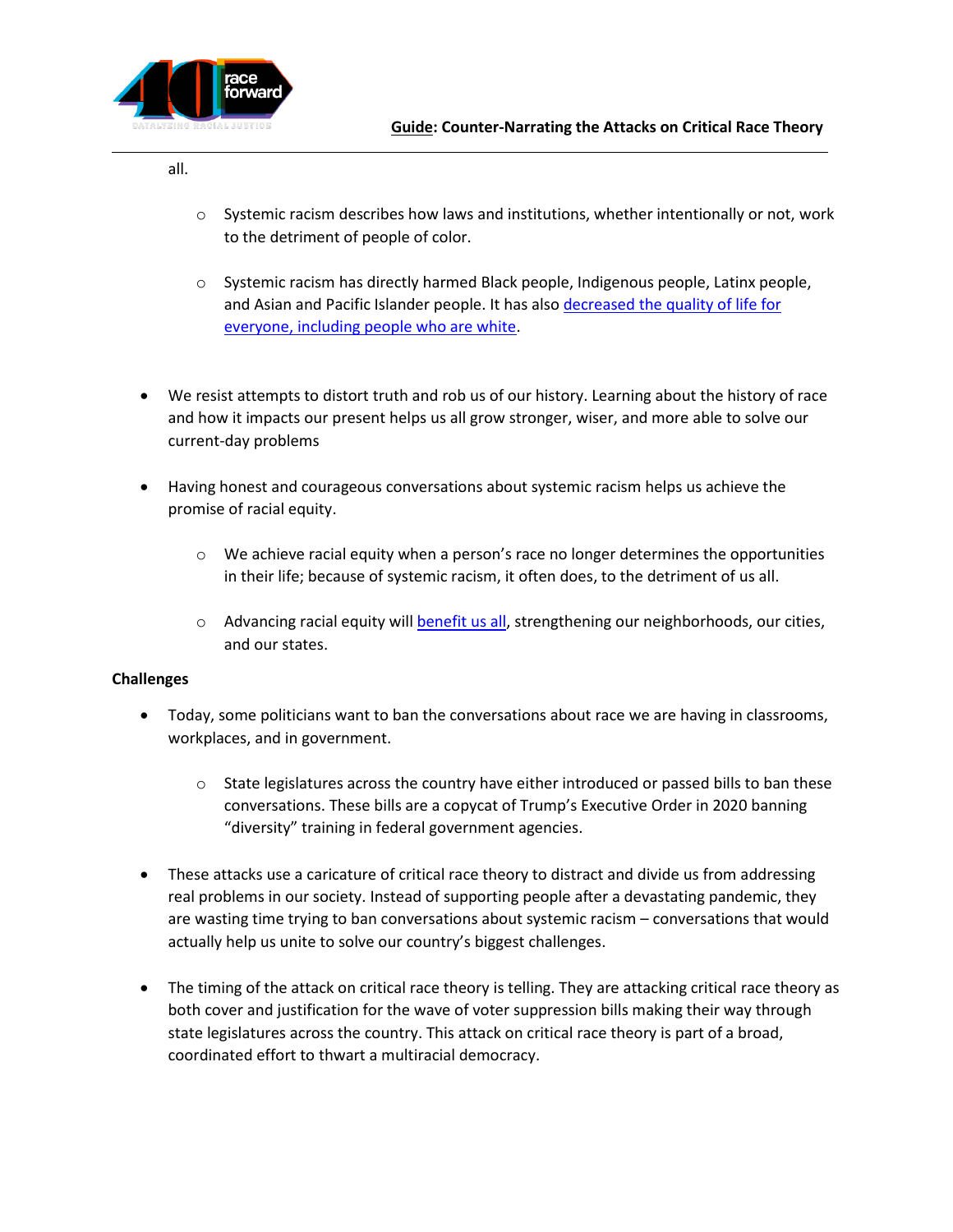

- They want to distort the truth and sanitize history at a time when awareness of systemic racism is growing as a result of last year's historic uprisings in response to the murder of George Floyd and COVID's disproportionate impact on Black, Indigenous, Latinx, and Pacific Islander communities.
- They insist that talking about race is "divisive," but that is a lie designed to rob us of our history and deny us the knowledge that will help us unite to build a more just and inclusive world – a world in which one's race does not limit your opportunity and achievements in life.
- These attacks originate from conservative think tanks, funded by wealthy elites, many of which were formed after the triumphs of the Civil Rights Movement. Their goal over the past few decades has been to deny the existence of systemic racism and shrink government so that we lose the means to address it.
- These attacks draw from the oldest playbook in American politics. Politicians use fear of people of color, immigrants, or LGBTQ people to breed resentment so that they can retain power and dominance at a time when a multiracial, pluralistic majority is emerging in this country.

#### **Solutions**

- We know better than to give into lies that prevent us from learning our country's true racial history and how it shapes our lives today.
- History shows that when we work together across our differences, we accomplish great things for ourselves, our loved ones, our neighbors, and our children.
- History also shows that every time we made progress on race as a country, there has been a backlash. These attacks are in response to a growing movement of people who want to play their part in addressing systemic racism.
- We must not be "colorblind" to the reality of systemic racism. Instead, we must be "raceconscious" in our efforts to understand and fix our country's problems. That means directly addressing the harm that systemic racism has caused to people of color.
- There is benefit for everyone in addressing systemic racism. By having honest and courageous conversations about systemic racism, people of all backgrounds have come to a deeper understanding of themselves, developed stronger connections with their neighbors, and have found purpose in doing their part to build a more fair and inclusive world. We call this the [Solidarity Dividend.](https://bookshop.org/books/the-sum-of-us-what-racism-costs-everyone-and-how-we-can-prosper-together/9780525509561)
	- $\circ$  After the triumphs of the Civil Rights Movement, the South received better infrastructure and schools. It also provided the moral and legal framework for other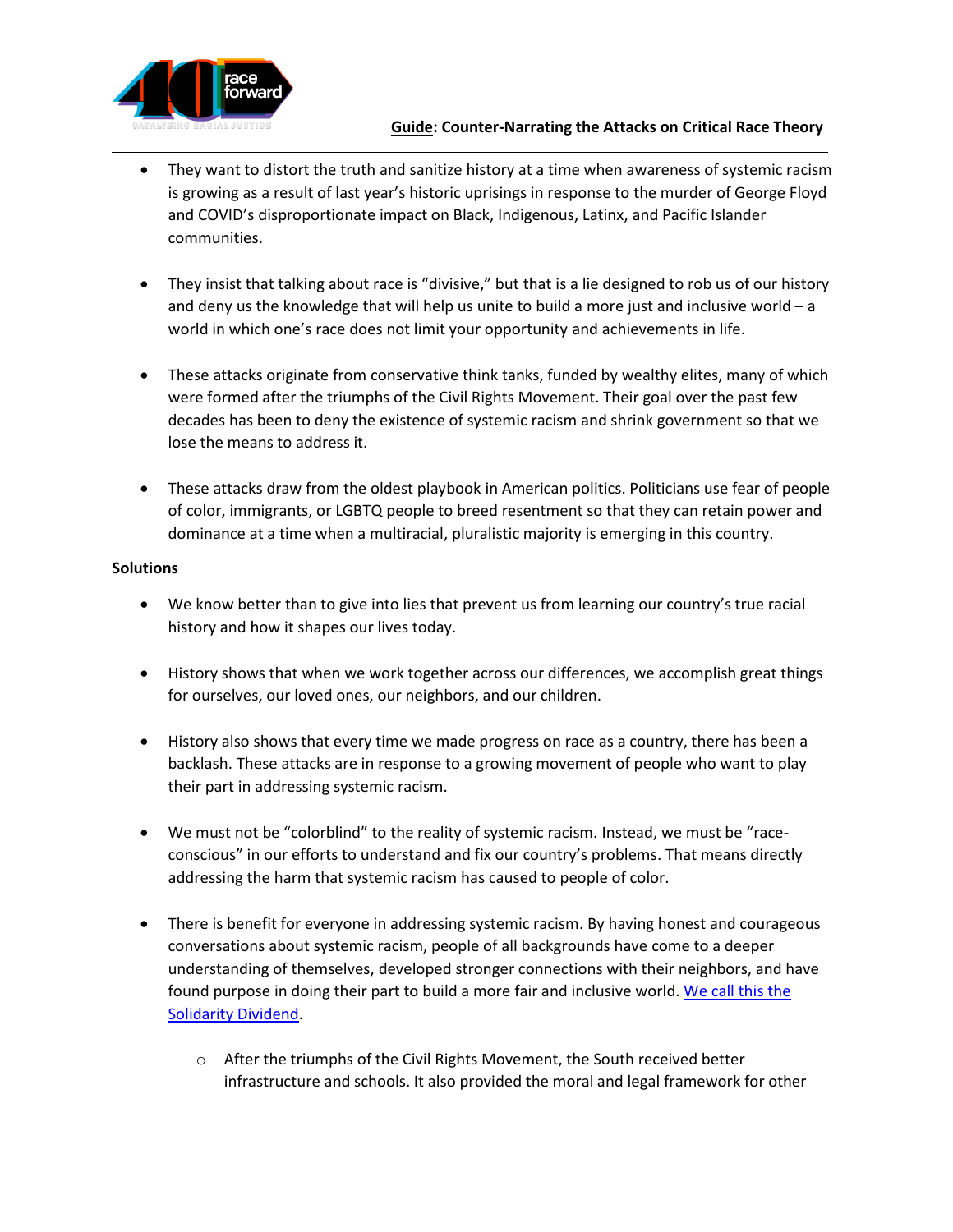

communities (women, immigrants, LGBTQ people, and more) to thrive.

- $\circ$  People who have learned about systemic racism have come together across race to win raises in the minimum wage.
- $\circ$  People who have resisted division have revitalized their small towns by welcoming immigrants
- $\circ$  Cities, in response to federal calls to get to 0 traffic deaths, have begun to move away [from enforcement/education to improving infrastructure](https://visionzeronetwork.org/reflecting-on-lessons-learned-and-working-to-advance-justice-and-equity-in-vision-zero/) (because enforcement disproportionately impacted people of color). And in doing so, they created better conditions on roads (everyone benefits from better infrastructure) and fewer traffic deaths.
- o [INSERT YOUR EXAMPLE OF THE SOLIDARITY DIVIDEND HERE]

#### **Ask:**

• As these attacks against discussing race continue and escalate, now is a vital time to express our support of learning about systemic racism—in our neighborhoods, classrooms, and workplaces.

### <span id="page-7-0"></span>**Storytelling Framework**

Our brains are hardwired for stories. Oftentimes, a personal account of how one has benefited from learning about the history of systemic racism in this country will be more powerful than any set of messages (though you are free to incorporate the messages above into your story!)

Stories can take many forms. One form is the [Personal Narrative Framework developed by Professor](http://marshallganz.usmblogs.com/files/2012/08/Public-Narrative-Worksheet-Fall-2013-.pdf)  [Marshall Ganz.](http://marshallganz.usmblogs.com/files/2012/08/Public-Narrative-Worksheet-Fall-2013-.pdf) The Personal Narrative Framework uses three parts to develop a story that inspires others for change: Story of Self, Story of Us, and Story of Now.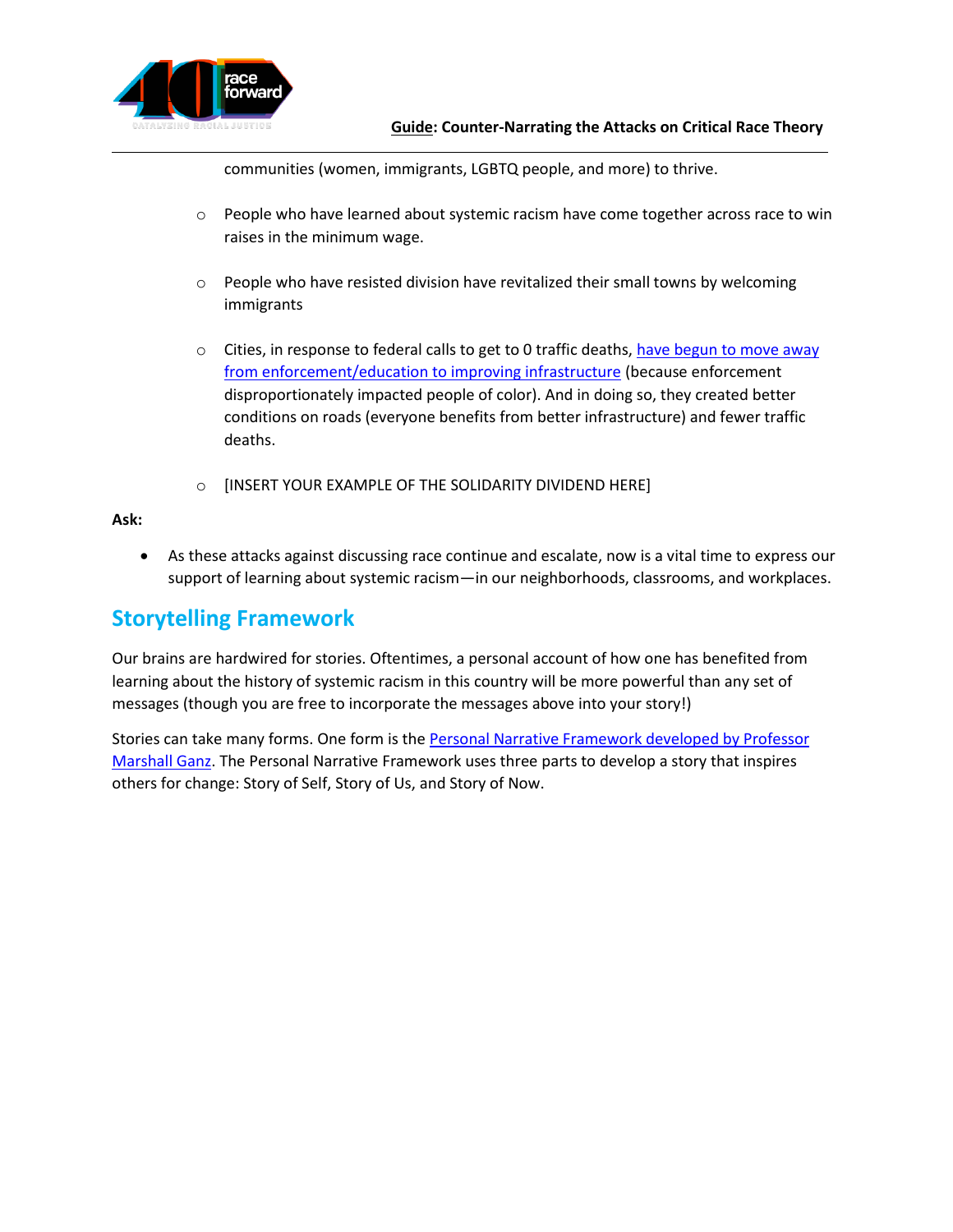



Be creative with your story. If you have the chance to share your story publicly, strive to keep your story concise (you do not need to divulge every detail of your personal life; share the parts of your life that have relevance to the issue at hand.

Questions to guide the construction of your personal narrative:

Story of Self: (Why were you called to motivate others to join you in this action?)

- What events led you to understand your racial identity?
- What was the personal transformation that occurred when you learned about the history and reality of systemic racism?
- Why are you now called to address systemic racism?

Story of Us: (Who is your "us" and what does your Story of Self say about who "we" are or should be?)

- What does your personal story say about the value of learning about systemic racism for the community or organization that you are a part of?
- In what ways will learning about the history and reality of systemic racism benefit us all? What lessons did you learn that could be helpful for people in your circle that are wary of "critical race theory" being taught in schools and in government?
- Who are the people who are stoking division by attacking critical race theory? What is their goal?

Story of Now: (What urgent challenge do you hope to inspire others to take action on?)